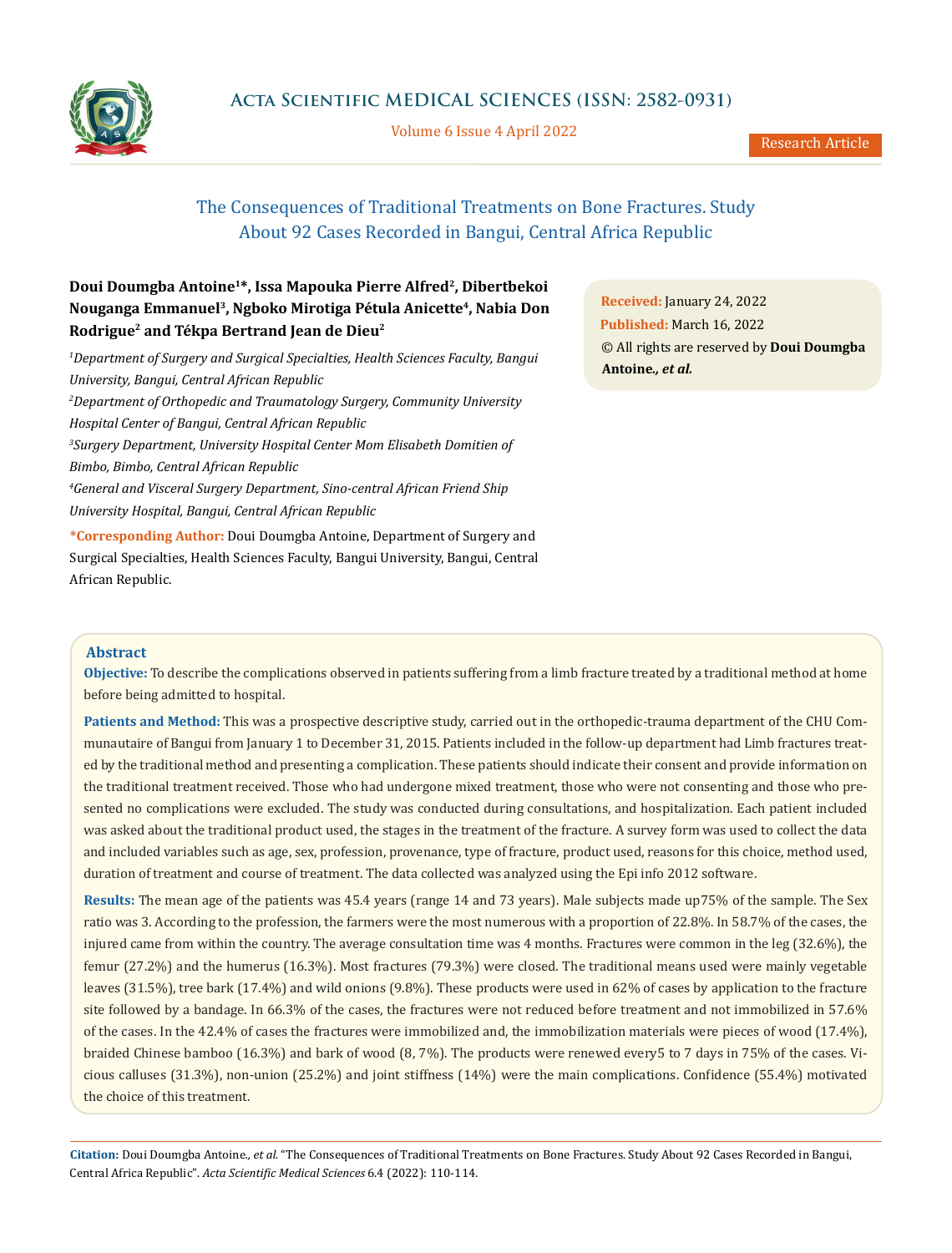111

**Conclusion:** The traditional treatment of fractures is a common practice in our country. Our study found a high frequency of complications due to ignorance of the principles of fracture treatment by traditional healers. The identification, training and awareness of these traditional healers about their limits, the implementation of a collaboration mechanism with modern medicine are strategies to be developed in order to reduce the rate of these complications.

**Keywords:** Fracture; Limb Trauma; Traditional Treatment; Traditional Healer; Complications

# **Introduction**

The traditional treatment of disease and trauma around the world existed long before the introduction of modern medicine [1]. Around 80% of people in developing countries depend on traditional medicine for their health needs [2]. In Sub-Saharan Africa, the traditional treatment of fractures is a common and widespread practice in the countryside and the cities [3]. In the Central African Republic, traditional medicine is widely practiced. However, this practice is not regulated and there is not collaboration between traditional and modern medicine while in the majority of West African countries  $[4]$ . So that, we carried out this study that the aims was to determine the frequency of limb fractures treated outside the health services by traditional methods, and the problems posed by these parallel methods of fracture treatment.

#### **Materials and Methods**

It was a prospective descriptive study, carried out in the orthopedic-trauma service of the CHU Communautaire of Bangui from January 1 to December 31, 2015. Included were patients received at the service level following fractures of their limbs treated in the traditional meth way. These patients should indicate their consent and provide information on the traditional treatment received. Those who had undergone mixed treatment, those who were not consenting were excluded. The study was conducted during consultations, and during hospitalization. Each patient was asked about the traditional product used, the stages of treatment for the fracture, the reasons for this choice. A survey form was used to collect the data and included variables such as age, sex, socio-professional category, type of fracture, product and used, method, duration of treatment, and the complications. The data collected was entered and analyzed using the Epi info 2012 software.

#### **Results**

#### **Epidemiological and clinical aspects**

During the study period, 742 patients has been consulted for limb fractures and 152 of them was treated at home by traditional treatment, ie 20.5%. We included a total of 92 patients (12.4%) meeting the selection criteria for our study. The average age of the patients was 45.4 years (range 14 and 73 years). The male sex had predominated with 75% of the cases (Sex ratio = 3). According to socio-professional category, the farmers were more numerous than the others. However, there is a significant proportion of the unemployed.

The fractures were closed in 79.3% of the cases and open in 20.7% of the cases. The location of the fractures is two leg bones (32,6%), femur (27,2%), humerus (16,3%) patella (7,6%) isolated shin (5,4%), two forearm bones (5,4%), two malleoli (3,3%) and isolated radius (2,2%).

## **Products used for the traditional treatment of fractures**

The reasons that motivated the choice of traditional treatment are mainly, the trust placed in the traditional healer and the lack of financial means to access modern fracture care.

Before application of the traditional product, the fracture was reduced in 31 patients (33.7%). In contrast, the fracture was not reduced in 61 (66.3%).

Depending on the case, traditional products were applied to the fracture site in the rough or crushed state followed by a bandage (62%), the fracture site could also be tied by a rope (15.2%), a braided bark (10.9%). The product could be used in scarification (6.5%) or massage (5.4%) on the fracture site.

After the application of the traditional product, 33.4% of the fractures were immobilized against 53 cases (57.6%) not immobilized. For the immobilization of fractures, the means of restraint used were pieces of wood in 16 cases (17.4%), Chinese bamboo braided in 15 cases (16.3%) and bark of wood in 8 cases (8.7%) some of which were at the same time the traditional drug product. In 69 patients (75%), the product was renewed every 5 to 7 days while in 23 patients (25%), it was not renewed.

**Citation:** Doui Doumgba Antoine*., et al.* "The Consequences of Traditional Treatments on Bone Fractures. Study About 92 Cases Recorded in Bangui, Central Africa Republic". *Acta Scientific Medical Sciences* 6.4 (2022): 110-114.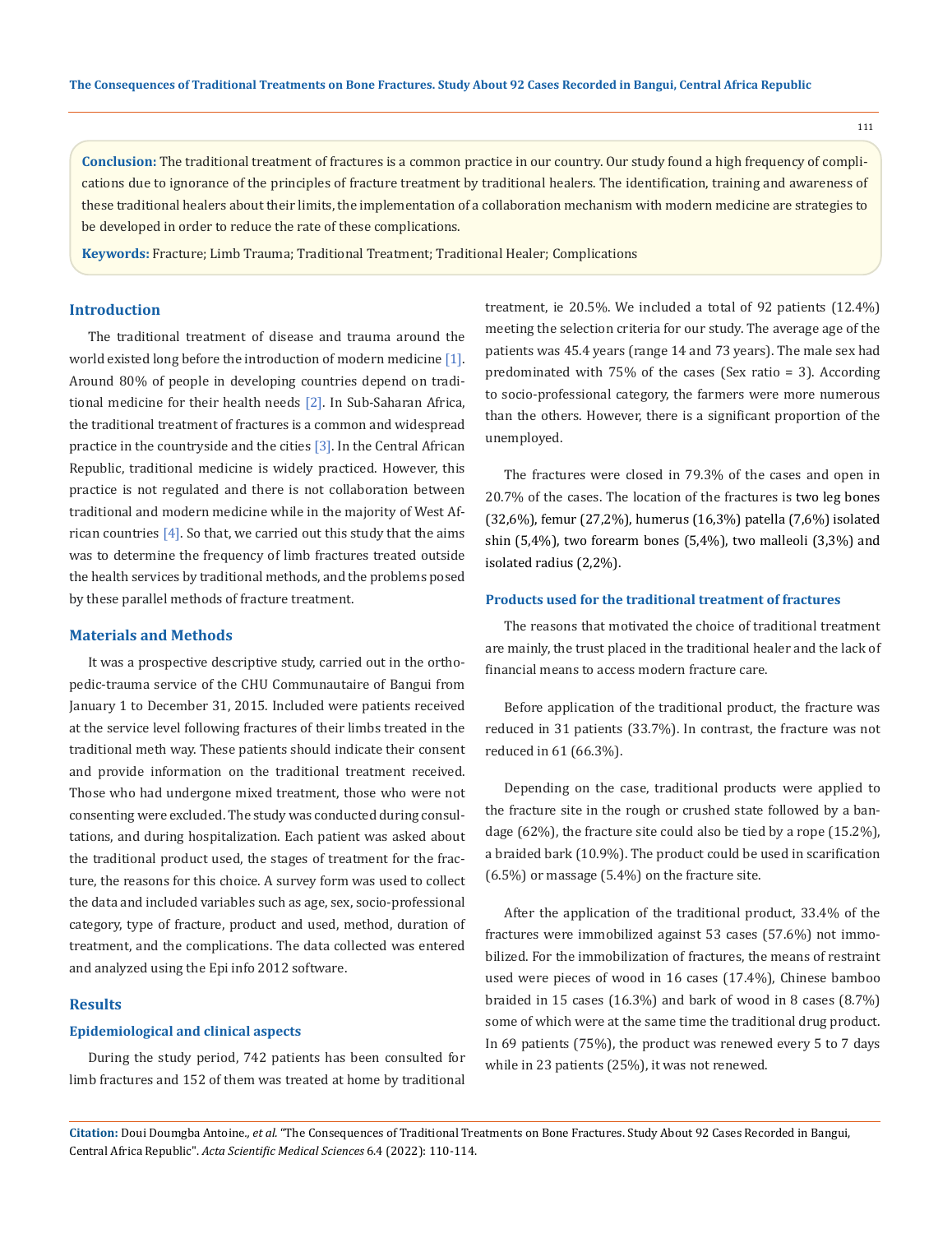

**Figure 1:** Leg fracture treated by applying leaves to the fracture site.

## **Complications after traditional treatments of limb fracture**

The manly complications noted were vicious calluses (56.1%) and non-union (32.1%) especially when the fractures were closed. In contrast, osteitis (30.7%) and gangrene (26.3%) were common in open fractures ( $p = 0.00$ ). When the fractures were reduced, the proportions of vicious calluses (34.8%) were greater than when the fracture had not been reduced (27.0%). The same is true for non-union, 38.5% versus 24.3% respectively (p = 0.609). Similarly, when the fractures were immobilized, the vicious calluses represented 31.75% of the cases and nonunion 47.42% of the cases against 25.4% and 25% for the vicious calluses and nonunion respectively in the non-immobilized fractures ( $p = 0.755$ ).



**Figure 2:** Vicious callus and angulation of trochanteric mass after the traditional treatment.



**Figure 3:** Gangrened complicated double Fracture of left leg after traditional treatment.

#### **Discussion**

In our country in general and in rural areas in particular, the traditional treatment of fractures is reputed to be very effective; which leads most patients to resort to it and only consult health facilities if this treatment fails. Despite the diversity of the location of the fractures, it was in our series of injuries, the majority of which were passengers in motorcycle taxis or in freight vehicles who had no protective measures. Closed fractures represented 79.3% of the cases. This frequency can be superimposed with the series by Da [5] who reported 83% of cases. In 2010, Souna., *et al*. in Niger found 84.3% of the cases [6].

In our study, the most used products were plant leaves, tree bark, wild onions. Other authors reported that the products used were banana and palm leaves and plants [7-9]. The products that traditional healers use vary from country to country, but also from one healer to another. In addition, our traditional healers keep the names of their products secret so as not to lose their reputation and their clientele; which did not allow patients to give us the names of products used. The application of the raw or crushed product on the fracture site maintained by a bandage was the most used practice in our patients. This practice was reported in the series of many authors [4,8,10]. Traditional therapists had explained this method by the direct effect that the product would have on the fracture. In our series, the majority of fractures (66.3%) were not reduced before the product was applied. The other authors explained in their series that the fractures were reduced blindly,

**Citation:** Doui Doumgba Antoine*., et al.* "The Consequences of Traditional Treatments on Bone Fractures. Study About 92 Cases Recorded in Bangui, Central Africa Republic". *Acta Scientific Medical Sciences* 6.4 (2022): 110-114.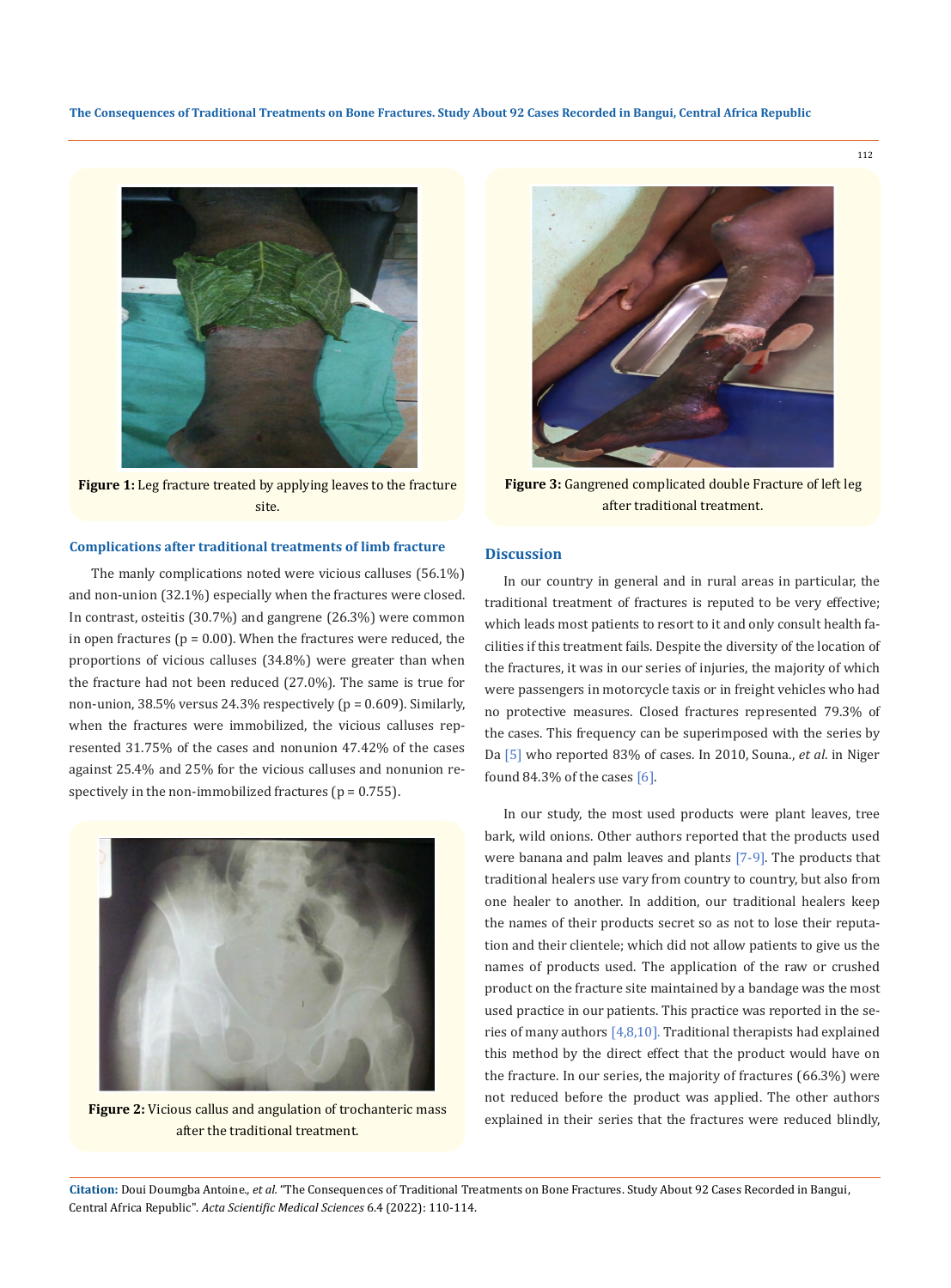without anesthesia by the bone repairer, by being helped by his apprentice or a relative of the injured man before the product application [7,11]. Among the 92 patients, 39 (42.4%) said that their fractures were immobilized and the means of immobilization were pieces of wood, braided Chinese bamboo and wood bark. In the Omololu series [11]**,** raffia and palm branches were the means of immobilization used. The ignorance of the principles of treatment of a fracture by traditional therapists justifies the non-immobilization of fractures. In 75% of fractures, the products were renewed between 5 and 7 days. This practice was also reported by the authors  $[8,11]$  in their series, products every 3 to 5 days. The patients had explained that, according to the healer, the purpose of renewing the products was to renew their active ingredient; which is at the origin of the constant mobilization of the foci of fractures with each gesture from where the high frequency of the pseudarthroses observed. Our patients had consulted within an average of 4.2 months. This period is shorter than that of the Sidibé series in Mali [12] and Souna series in Niger  $[6]$ , whose patients were received at 8 and 8.5 months from traditional treatment. We can explain that some patients who noticed rather the failure of this treatment, had turned to modern medicine while others, hoping for a hypothetical cure, had consulted late. The most complications observed in our study was vicious calluses, non-union, joint stiffness, osteitis and gangrene. These complications were also observed in the series of Da  $[5]$  and Mathieu  $[1]$  who recorded respectively 58.35 and 47% of cases of vicious calluses, 25% and 32% cases of non-union. In 2015, in Nigeria Babatunde., *et al*. [13] noted 53.3% of pseudarthrosis and 4.4% of gangrene.

In the series of Tékpa in 2003 [3], Bickler in 2016 [14] and Garba., *et al*. in 1998 [15], gangrene was the main complication with a respective frequency of 90.5%, 89% and 63.2% of the cases. The high frequency of these complications in our study is justified by the non-reduction and immobilization of fractures, the periodic renewal of products as well as the management of open fractures and tight immobilizations. Regarding the reasons for choosing the traditional treatment, 55.4% of the patients explained that they trusted this medicine, 17.4% mentioned the lack of financial means and 12% out of ignorance. The family decision (8.7%) had also influenced this choice as found in the series of Tékpa  $\lceil 3 \rceil$  whose patients who were between 5 and 15 years old had no decisionmaking power. In contrast, in the series reported by Dada., *et al*.

[16] in 2009 and Odusen [17], in 2006, patients had justified this choice by poverty, ignorance and superstitious beliefs. In Central African context, the use of modern medicine for the treatment of fractures is still difficult to convince some of patients in both urban and rural areas because of beliefs and customs, even among intellectual patients.

# **Conclusion**

The traditional treatment of fractures is a common practice in our country. Our study, although limited to the single referral service, found a high frequency of complications due to ignorance of the principles of fracture treatment by traditional therapists. A nationwide study would assess the results of this practice since most of the patients were from the hinterland.

The organization, training and awareness of traditional healers about their limits and collaboration with modern medicine could help reduce these complications.

#### **Conflict of Interest**

The authors declare that they have no conflict of interest in relation to this work.

#### **Bibliography**

- 1. Mathieu L., *et al*[. "Management of traditional bone setting for](https://pubmed.ncbi.nlm.nih.gov/24679676/) [upper extremity fracture. The experiences of a french forward](https://pubmed.ncbi.nlm.nih.gov/24679676/) [surgical team in Chad". In Chirurgie de la main 33 \(2014\): 137-](https://pubmed.ncbi.nlm.nih.gov/24679676/) [143.](https://pubmed.ncbi.nlm.nih.gov/24679676/)
- 2. OMS. Bureau régional pour l'Afrique. «Promotion du rôle de la médecine traditionnelle dans le système de santé». In Stratégie de la région africaine, Hararé (Zimbabwe) (2001).
- 3. Tékpa JDB., *et al*[. "Gangrène de membre à la suite d'un trait](https://www.researchgate.net/publication/257797285_Gangrene_de_membre_a_la_suite_d)[ement traditionnel par attelle de bambou chez l'enfant à](https://www.researchgate.net/publication/257797285_Gangrene_de_membre_a_la_suite_d) [l'hôpital régional de Kaolack \(Sénégal\)".](https://www.researchgate.net/publication/257797285_Gangrene_de_membre_a_la_suite_d) *Le Bulletin de la So[ciété de Pathologie Exotique](https://www.researchgate.net/publication/257797285_Gangrene_de_membre_a_la_suite_d)* 106 (2013): 100-1003.
- 4. Diakité C., *et al*[. "Etude de la traumatologie traditionnelle en](http://www.malimedical.org/2004/3-4-13.pdf) pays Dogon (Mali)". *Mali Medical* [19.3 \(2004\): 13-19.](http://www.malimedical.org/2004/3-4-13.pdf)
- 5. Da Ola Olorun., *et al.* "Complicationsoffracturetreatmentby [traditional bonesetters in South West Nigeria".](https://pubmed.ncbi.nlm.nih.gov/11739353/) *Family Practrice* [18 \(2001\): 635-637.](https://pubmed.ncbi.nlm.nih.gov/11739353/)

**Citation:** Doui Doumgba Antoine*., et al.* "The Consequences of Traditional Treatments on Bone Fractures. Study About 92 Cases Recorded in Bangui, Central Africa Republic". *Acta Scientific Medical Sciences* 6.4 (2022): 110-114.

113